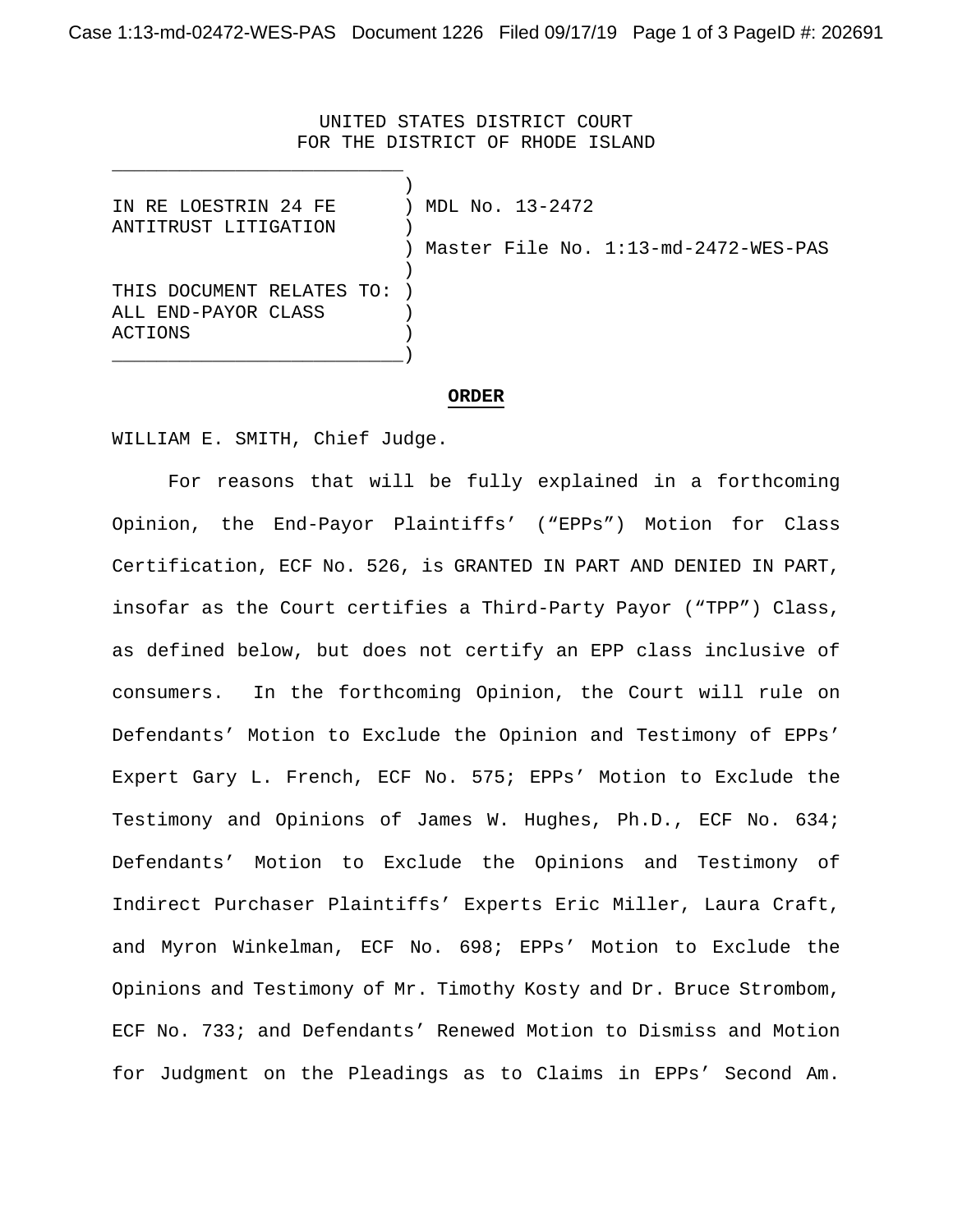Consolidated Class Action Compl., ECF No. 576.

The Court certifies the following "TPP Class":

All Third-Party Payor entities in the United States and its territories that indirectly purchased, paid and/or provided reimbursement for some or all of the purchase price for Loestrin 24 Fe and/or its AB-rated generic equivalents in any form, and/or Minastrin 24 Fe and/or its AB-rated generic equivalents in any form, for consumption by their members, employees, insureds, participants, or beneficiaries, other than for resale, during the period September 1, 2009 through and until the anticompetitive effects of Defendants' unlawful conduct cease. For purposes of the Class definition, entities "purchased" Loestrin 24 Fe, Minastrin 24 Fe, or their generic equivalents if they indirectly purchased, paid and/or reimbursed for some or all of the purchase price.

Expressly excluded from the TPP Class are the following entities:

a. Defendants and their subsidiaries, or affiliates; b. All federal or state governmental entities, excluding cities, towns or municipalities with self-funded prescription drug plans; c. All entities who purchased Loestrin 24 Fe or its ABrated generic equivalent, and/or Minastrin 24 Fe or its AB-rated generic equivalent, for purposes of resale or directly from Defendants or their affiliates;<br>d. Fully insured health plans (i.e., Plans that d. Fully insured health plans (i.e., purchased insurance from another third-party payor covering 100% of the Plan's reimbursement obligations to its members); and

e. Pharmacy Benefit Managers.

See EPPs' Reply Mem. of Law in Further Supp. of Their Mot. for Class Certification and Appointment of Class Counsel 6-7, ECF No. 636. The Court further designates the named TPPs (A.F. of L. - A.C.G. Building Trades Welfare Plan, Allied Services Division Welfare Fund, City of Providence, Rhode Island, Electrical Workers 242 and 294 Health & Welfare Fund, Fraternal Order of Police, Fort